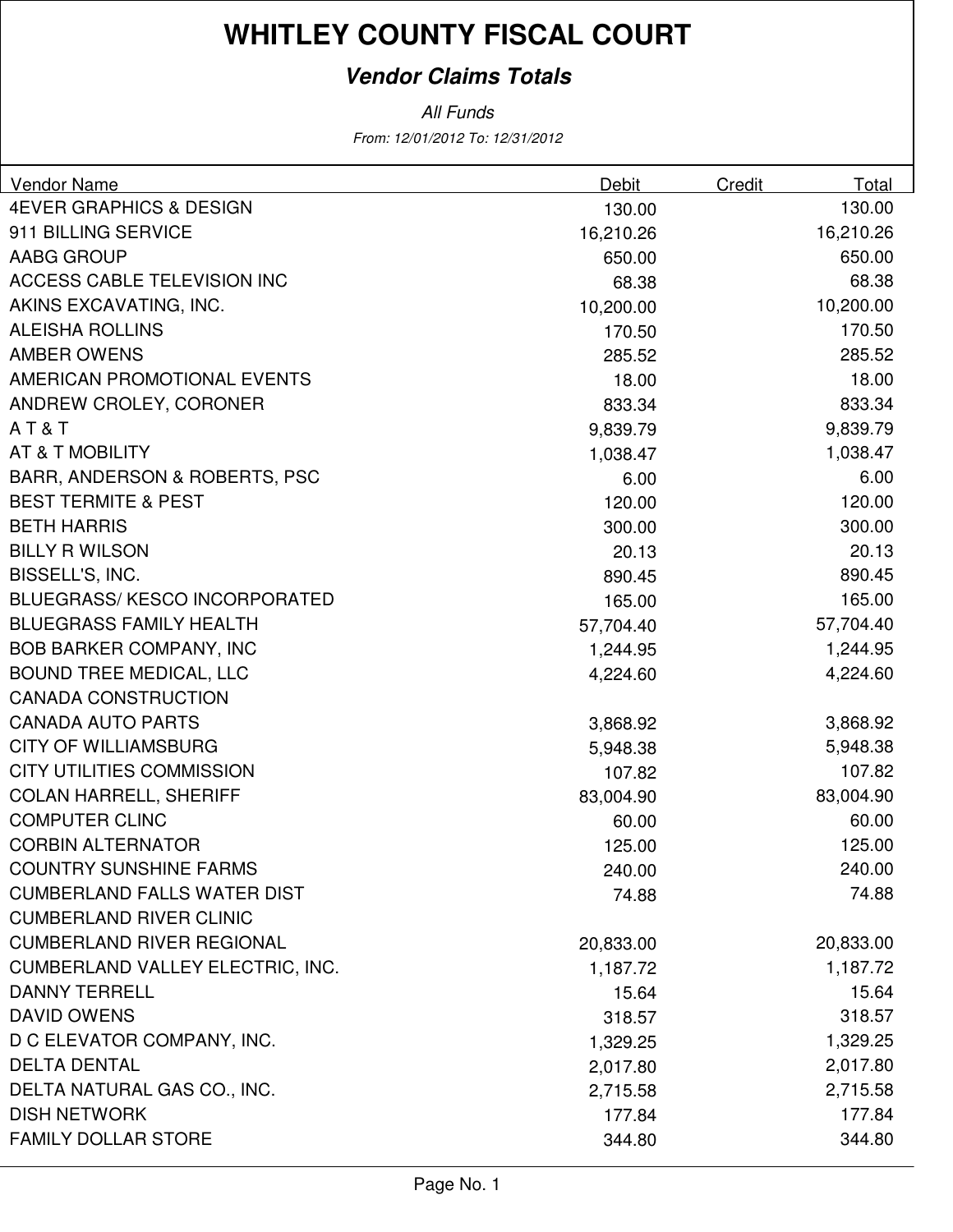### **Vendor Claims Totals**

| <b>Vendor Name</b>                      | <b>Debit</b> | <b>Credit</b> | Total      |
|-----------------------------------------|--------------|---------------|------------|
| DOMINO'S PIZZA OF WILLIAMSBURG          | 152.84       |               | 152.84     |
| <b>DUGGERS SEPTIC CLEANING</b>          | 200.00       |               | 200.00     |
| <b>ELLIS SANITATION</b>                 | 2,449.00     |               | 2,449.00   |
| ELLISON'S SANITARY SUPPLY CO., INC.     | 776.82       |               | 776.82     |
| ELMO GREER & SONS, INC.                 | 131,408.67   |               | 131,408.67 |
| EMCON HOME GUARD, INC.                  | 3,080.00     |               | 3,080.00   |
| <b>ESTATE OF IRENE P. JONES</b>         | 400.00       |               | 400.00     |
| <b>EVELYN McCULLAH</b>                  | 383.17       |               | 383.17     |
| <b>EZ COUNTRY</b>                       | 575.00       |               | 575.00     |
| <b>FALLS FORD</b>                       | 34.06        |               | 34.06      |
| <b>FEDERAL PUBLISHING</b>               | 278.50       |               | 278.50     |
| FIRST CLASS TRUCK & AUTO REPAIR, LLC    | 3,576.94     |               | 3,576.94   |
| <b>FLEETONE</b>                         | 16,532.57    |               | 16,532.57  |
| G & K SERVICES, INC                     | 1,121.78     |               | 1,121.78   |
| G & E DRIVE-IN                          | 149.16       |               | 149.16     |
| <b>HALLMARK MARKETING GROUP</b>         | 13.92        |               | 13.92      |
| <b>HARDEE'S</b>                         | 849.25       |               | 849.25     |
| HARP ENTERPRISES, INC.                  | 365.25       |               | 365.25     |
| HINKLE CONTRACTING CORPORATION          | 11,985.09    |               | 11,985.09  |
| <b>HOLSTON GASES</b>                    | 3,308.86     |               | 3,308.86   |
| <b>HOMETOWN IGA #57</b>                 | 221.66       |               | 221.66     |
| <b>INTERSTATE CONSTRUCTION PRODUCTS</b> | 685.00       |               | 685.00     |
| <b>JAKE BOURLAND</b>                    | 35.39        |               | 35.39      |
| <b>JAMES FRYMAN</b>                     | 107.46       |               | 107.46     |
| <b>JAMIE FUSON</b>                      | 378.40       |               | 378.40     |
| <b>JANET SHARP BACHELOR</b>             | 238.00       |               | 238.00     |
| JEFFERSON CO. FISCAL COURT              |              |               |            |
| JEFFERSON AUDIO VIDEO SYSTEMS INC       | 750.00       |               | 750.00     |
| JEFFREY L. GRAY                         | 437.78       |               | 437.78     |
| <b>JESSIE D. HOPKINS</b>                | 16.08        |               | 16.08      |
| <b>JIMMY BATES</b>                      | 96.25        |               | 96.25      |
| <b>JMBA, INC</b>                        | 340.42       |               | 340.42     |
| <b>JOE HILL ELECTRICAL</b>              | 893.00       |               | 893.00     |
| <b>JOHNNY PHILPOT</b>                   | 342.17       |               | 342.17     |
| JOHNNY WHEELS OF WILLIAMSBURG, INC      | 1,005.54     |               | 1,005.54   |
| <b>JOSH KING</b>                        | 43.87        |               | 43.87      |
| <b>JP COOKE COMPANY</b>                 | 882.33       |               | 882.33     |
| <b>JUDY BRIMM</b>                       | 89.13        |               | 89.13      |
| K A C O ALL LINES FUND                  | 105,083.55   |               | 105,083.55 |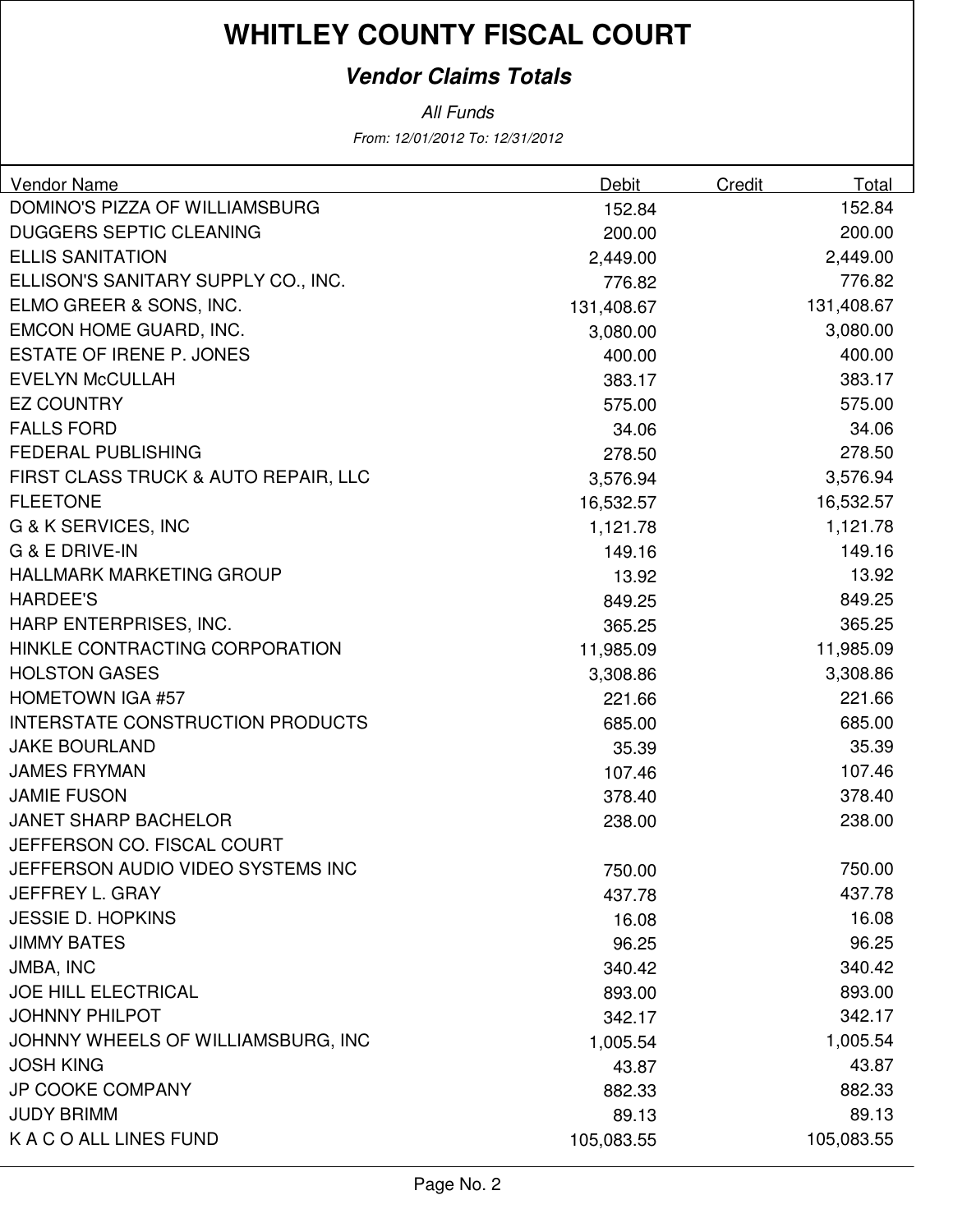### **Vendor Claims Totals**

| Vendor Name                           | Debit     | Credit | Total     |
|---------------------------------------|-----------|--------|-----------|
| KACO WORKERS COMPENSATION FUND        | 14,862.00 |        | 14,862.00 |
| KAY SCHWARTZ, COUNTY CLERK            | 30.00     |        | 30.00     |
| <b>KELLWELL FOOD MANAGEMENT</b>       | 27,262.39 |        | 27,262.39 |
| <b>KEN MOBLEY, JAILER</b>             | 718.50    |        | 718.50    |
| <b>KEN TEN ADVERTISING</b>            | 578.67    |        | 578.67    |
| KU                                    | 11,510.56 |        | 11,510.56 |
| <b>KIMBELL MIDWEST</b>                | 308.36    |        | 308.36    |
| KNOX COUNTY UTILITIES COMMISSION      | 15.87     |        | 15.87     |
| KENTUCKIANS FOR BETTER TRANSPORTATION | 250.00    |        | 250.00    |
| LIDA J. POWERS                        | 600.00    |        | 600.00    |
| <b>MASON GENERAL SECURITY</b>         | 230.00    |        | 230.00    |
| <b>FISCALSOFT CORPORATION</b>         | 3,500.00  |        | 3,500.00  |
| <b>MORGAN TRUCK PARTS</b>             | 485.50    |        | 485.50    |
| MT. ASH BAPTIST CHURCH                | 1,108.53  |        | 1,108.53  |
| MUTUAL OF OMAHA                       | 10.03     |        | 10.03     |
| <b>NEWS JOURNAL</b>                   | 705.20    |        | 705.20    |
| NI GOVERNMENT SERVICES, INC.          | 161.11    |        | 161.11    |
| <b>NORTHERN SAFETY CO</b>             | 340.81    |        | 340.81    |
| <b>NORVEX SUPPLY</b>                  | 3,632.39  |        | 3,632.39  |
| OVERHEAD DOOR COMPANY                 | 130.00    |        | 130.00    |
| <b>OWENS AUTO PARTS</b>               | 453.03    |        | 453.03    |
| PATTERSON CREEK VFD                   | 200.00    |        | 200.00    |
| POFF CARTING SERVICE                  | 1,956.38  |        | 1,956.38  |
| PREFERRED LAB SERVICE                 | 800.00    |        | 800.00    |
| PRINT SOURCE CONSULTING               | 405.56    |        | 405.56    |
| <b>QUALITY CARE AUTO SERVICE</b>      | 918.97    |        | 918.97    |
| <b>QUILL CORPORATION</b>              | 868.90    |        | 868.90    |
| <b>RADIO SHACK</b>                    | 192.00    |        | 192.00    |
| R. C. MILLER OIL CO                   | 13,040.19 |        | 13,040.19 |
| <b>RELAY FOR LIFE</b>                 | 500.00    |        | 500.00    |
| <b>RICKY GREGORY</b>                  | 99.68     |        | 99.68     |
| <b>RITE-WAY SERVICES</b>              | 875.00    |        | 875.00    |
| <b>RONALD HACKER</b>                  | 75.00     |        | 75.00     |
| ROCKHOLD V.F.D.                       | 399.18    |        | 399.18    |
| <b>ROGER ROWE</b>                     | 306.40    |        | 306.40    |
| <b>ROGER WELLS</b>                    | 382.25    |        | 382.25    |
| SOUTHEAST APPARATUS, LLC              | 534.01    |        | 534.01    |
| <b>SGT JOES</b>                       | 795.00    |        | 795.00    |
| <b>SMITH'S AUTO SERVICE</b>           | 578.06    |        | 578.06    |